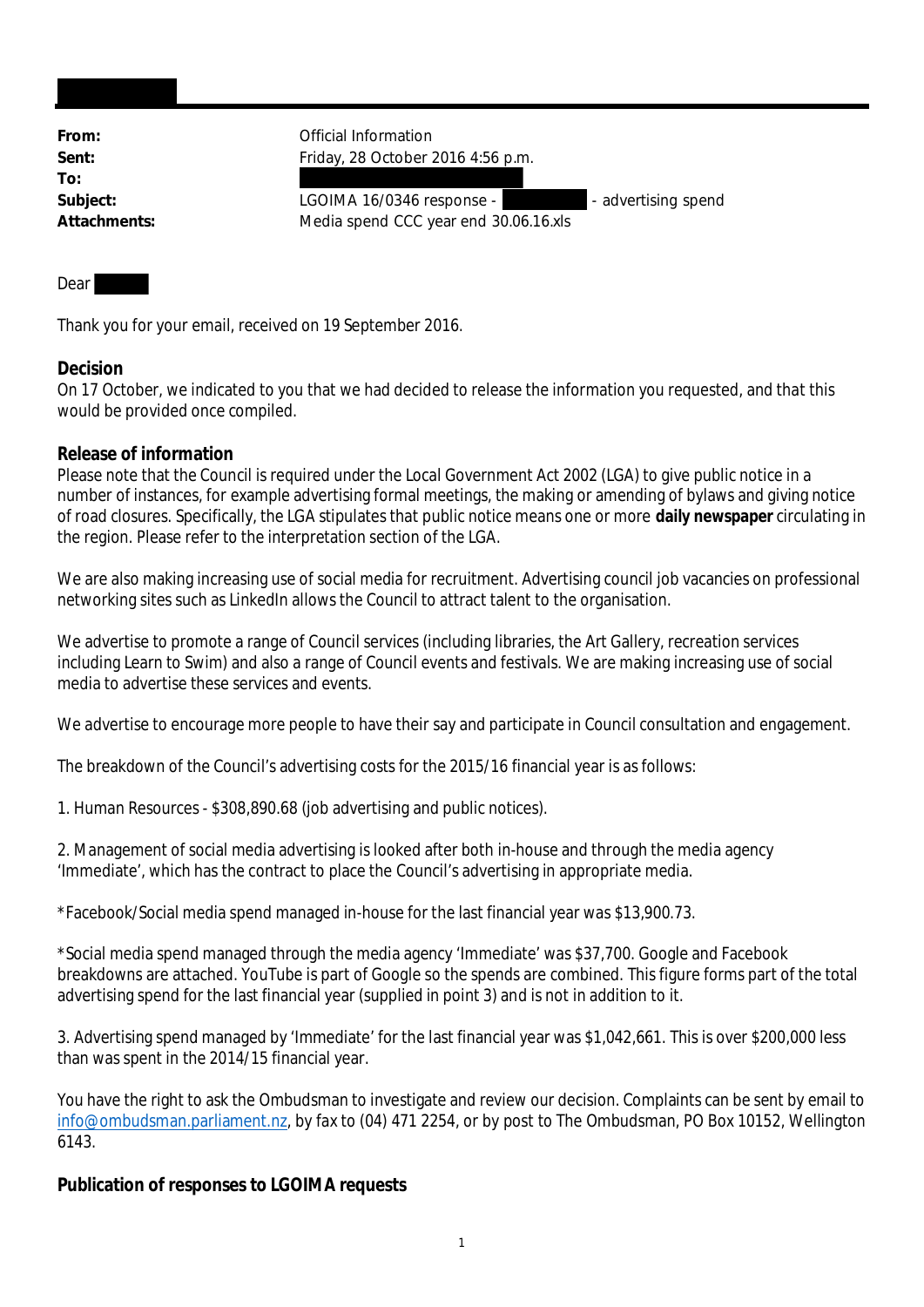Please note: our LGOIMA responses may be published on the Christchurch City Council website a month after they have been responded to, with requesters' personal details withheld. If you have any concerns about this please contact the Official Information team on officialinformation@ccc.govt.nz.

Yours sincerely,

**Anna Sinclair** Public Information Adviser Office of the Chief Executive Christchurch City Council 53 Hereford Street, Christchurch 8011 PO Box 73016, Christchurch 8154